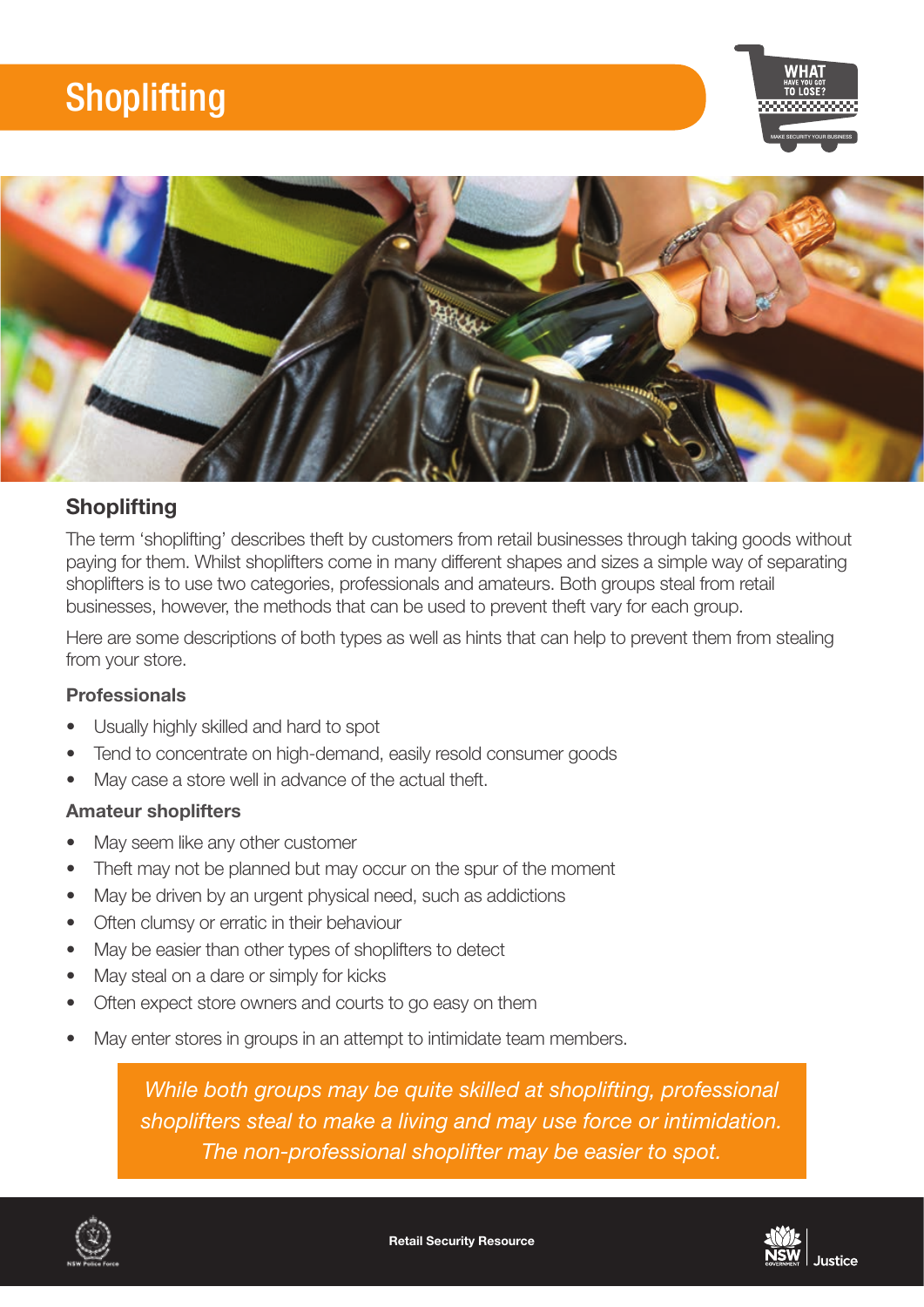# Shoplifting – signs of shoplifting



## Signs of shoplifting

Thieves come in all ages, races and from various backgrounds. However, there are some signs that should signal a red flag for retailers. Fortunately, most shoplifters are amateurs.

While the following characteristics don't necessarily mean a customer is a shoplifter, retailers should keep a close eye on shoppers who exhibit the following:

- Spends more time watching the cashier or salesperson than actually shopping.
- Wears bulky, heavy clothing during warm weather or coats when unnecessary.
- Walks with short or unnatural steps, which may indicate that they are concealing stolen items.
- Takes several items into a dressing room and only leaves with one item or none.
- The customer's eyes are not looking at what their hands are doing; instead they are looking out for staff! So if the eyes don't match the action…beware!
- Seems nervous and may pick up random items with no interest.
- Frequently enters store and never makes a purchase.

Many shoplifters work in groups of two or more, and learn to take advantage of busy stores during peak hours or they may hit at times when employees are less alert, such as opening, closing and shift changes. Some of the following are methods used to steal from retailers:

- A large group enters the store at one time. A member of the group causes a disturbance or asks for assistance to distract sales staff whilst the others shoplift.
- Items can be concealed in clothing, handbags, prams, umbrellas, reused shopping bags, or inside purchased merchandise.
- Bold shoplifters may grab an item and run out of the store.
- Paying a cheaper price for products through price label switching for one of a lesser value, and incorrect amount of money given to the cashier.
- Return of stolen goods without a receipt for either cash or a credit voucher.

There are a number of reasons why people steal products from retail stores. Some of these reasons include psychiatric or pathological reasons, for excitement, peer pressure, lack of money, to support their family or lifestyle, embarrassment associated with purchasing an item, unable to purchase a product due to laws e.g. alcohol and aerosol spray paint cans, to support an addiction e.g. drugs or gambling, and revenge.

The below table<sup>1</sup> expands on the previous two categories of shoplifters, and details some of the motivations that may cause people to shoplift.

| Category of<br>shop thief | Frequency                            | <b>Motivation</b>                                                         | Response when<br>apprehended                                                                    | Percentage |
|---------------------------|--------------------------------------|---------------------------------------------------------------------------|-------------------------------------------------------------------------------------------------|------------|
| Impulse                   | Often only once or twice             | Not planned                                                               | Exhibited shock, shame and guilt                                                                | 15.4       |
| Occasional                | 3 to 10 times in last year           | Enjoyed the challenge                                                     | Admitted guilt but downplayed the<br>seriousness of the act                                     | 15.0       |
| Episodic                  | Periodic episodes                    | Exhibited emotional<br>psychological problems                             | Compliant; usually requires<br>treatment to alter behaviour                                     | 1.7        |
| Amateur                   | Regular (often weekly)               | Economically rewarding                                                    | Admitted guilt but usually<br>downplayed previous acts                                          | 56.4       |
| Semi-professional         | Frequently (at least once<br>a week) | Took more expensive items;<br>only type who did so for<br>resale purposes | Likely to have a "prepared story";<br>and to claim unfair treatment if the<br>story is rejected | 11.7       |

<sup>1</sup> Nelson, D., & Perrone, S. (2000). Understanding and Controlling Retail Theft.

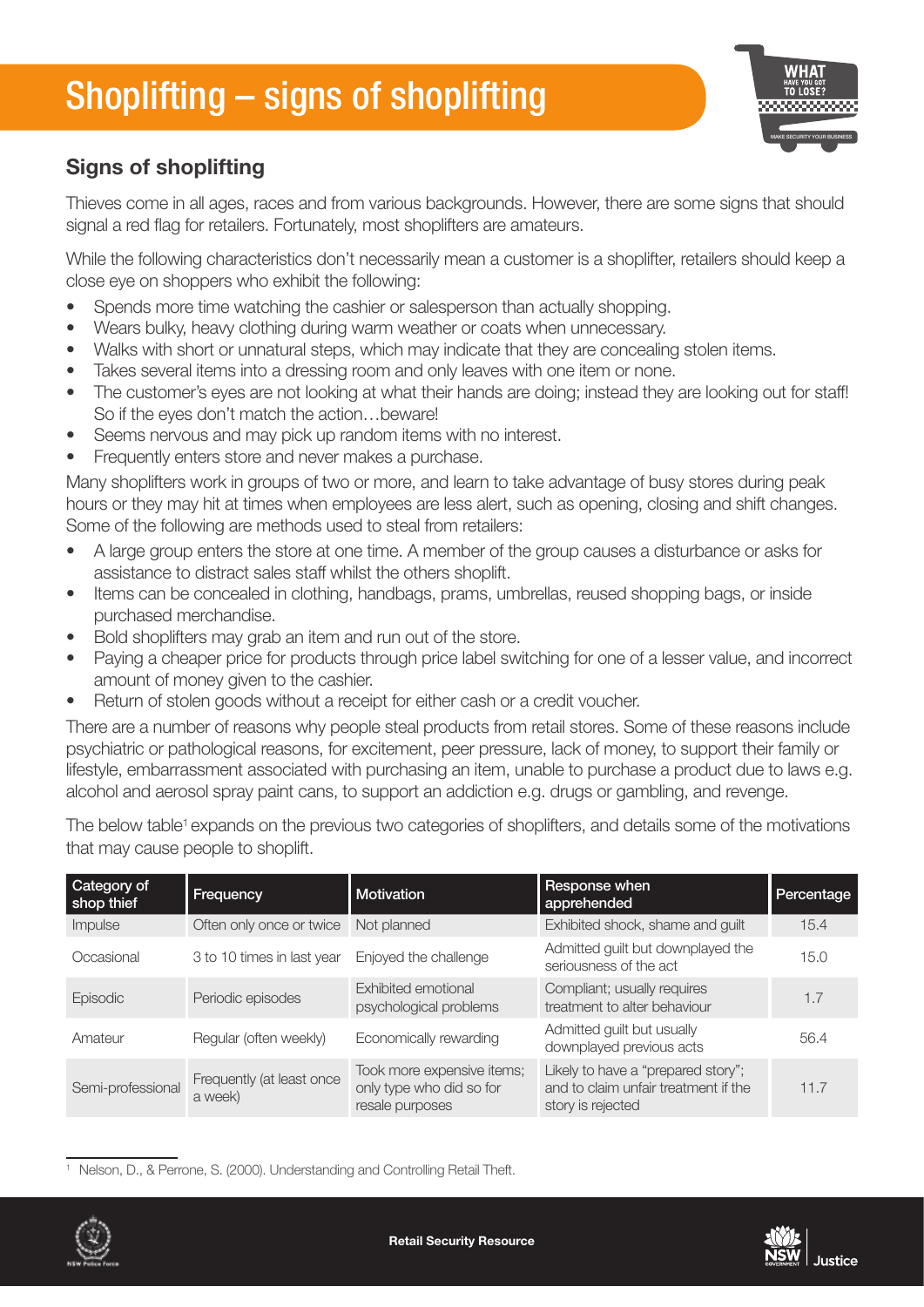## Shoplifting – commonly stolen items





### Commonly stolen items

Goods and items that are frequently stolen are known as 'hot products'. Hot products generally include items such as mobile phones, jewellery and other fashion accessories, electronic goods, personal care items, cash and food.

Hot products have characteristics that are captured in the acronym CRAVED:

- Concealable and/or not easily identified as not belonging to the thief.
- Removable not fixed and secured down (for physical objects).
- Available widely available and easy to find, as well as new products that hit the market.
- Valuable in terms of monetary gain or psychological gain such as social status.
- Enjoyable either from personal use, from the money gained when it is sold (see disposable below), or again from psychological gain.
- Disposable the product can be sold on for monetary or other gain there is a ready black market.